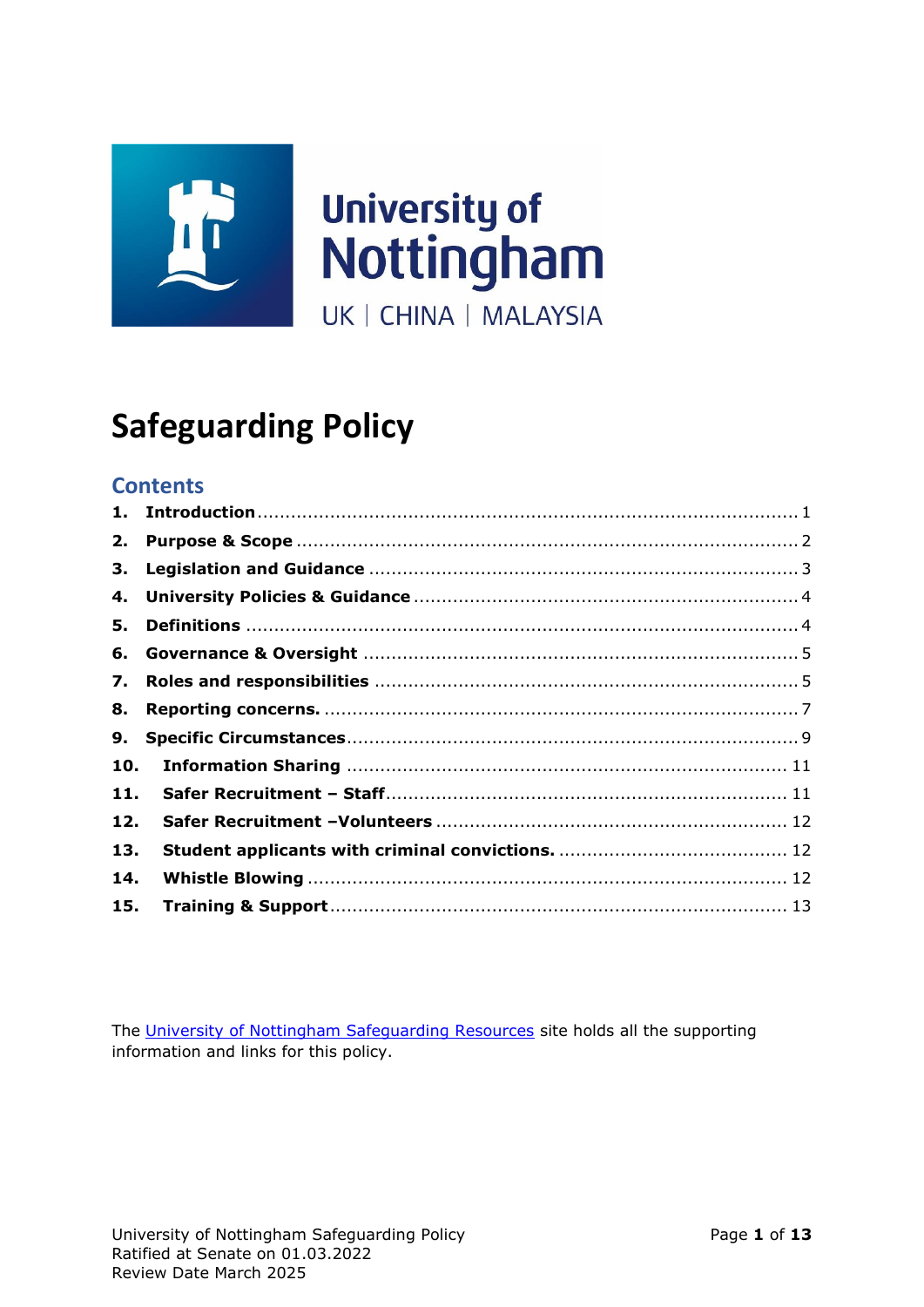## 1. Introduction

The University of Nottingham ("the university") has a duty, both in law and as a responsible organisation, to safeguard and promote the welfare of children (under 18 years of age) and Adults at Risk coming onto its premises. The University is also committed to providing a safe and secure environment for all students, staff and visitors who access its facilities, services and participate in activities.

The University believes everyone has the right to work, learn and achieve their potential within a safe environment, without risk of harm from abuse, discrimination, harassment, assault or bullying, in all its forms and in any circumstances. As safeguarding is everyone's responsibility, we take a whole university approach to our policy and practice, embedding a culture of safeguarding in everything we do, ensuring the welfare of children and Adults at Risk is paramount.

## <span id="page-1-0"></span>2. Purpose & Scope

The purpose of the University of Nottingham Safeguarding Policy and its associated guidance documents is to set out our responsibilities, processes and procedures and outline how we will:

- Provide a safe and supportive environment for all staff, volunteers, students, apprenticeships and learners, with specific guidance for safeguarding and protecting children and Adults at Risk who engage with our staff, students and volunteers in the course of our work and University led activities.
- Ensure that those staff who work specifically with children and Adults at Risk are aware of the legislative requirements to safeguard and protect and are supported with clear roles, responsibilities and reporting processes within the University.
- Provide training and resources for all staff to develop knowledge and awareness of the range of safeguarding issues that can impact on all staff and students
- Ensure that there is a clear reporting and escalation route should staff or students become aware of a safeguarding concern.
- Provide a link to relevant policies, procedures and guidance that include a safeguarding element to them.

The policy applies to everyone engaging in university activities in a variety of roles, as described in the definitions below. It covers our interaction with children and Adults at Risk who are current students, prospective students or who are otherwise participating in University related activities. This includes teaching and research, or for example taking part in University-led sports, holiday schemes, open days, work experience, volunteering projects, outreach and widening participation. The policy is applicable for University of Nottingham UK.

The policy provides guidance on our internal procedures and acknowledges that it may be appropriate in certain circumstances to report safeguarding concerns about children or Adults at Risk to a range of external agencies.

It is expected that external bodies utilising the University's premises or facilities for external events have their own safeguarding policies and procedures in place and will take full responsibility for the safeguarding of individuals involved in any related activities.

In the event that the University-led activity is hosted by another organisation within their own facilities, the host organisation's Safeguarding Policy and related procedures will normally take precedence, but members of the University engaging in those programmes must also take note of, and act in accordance with the university's Safeguarding Policy.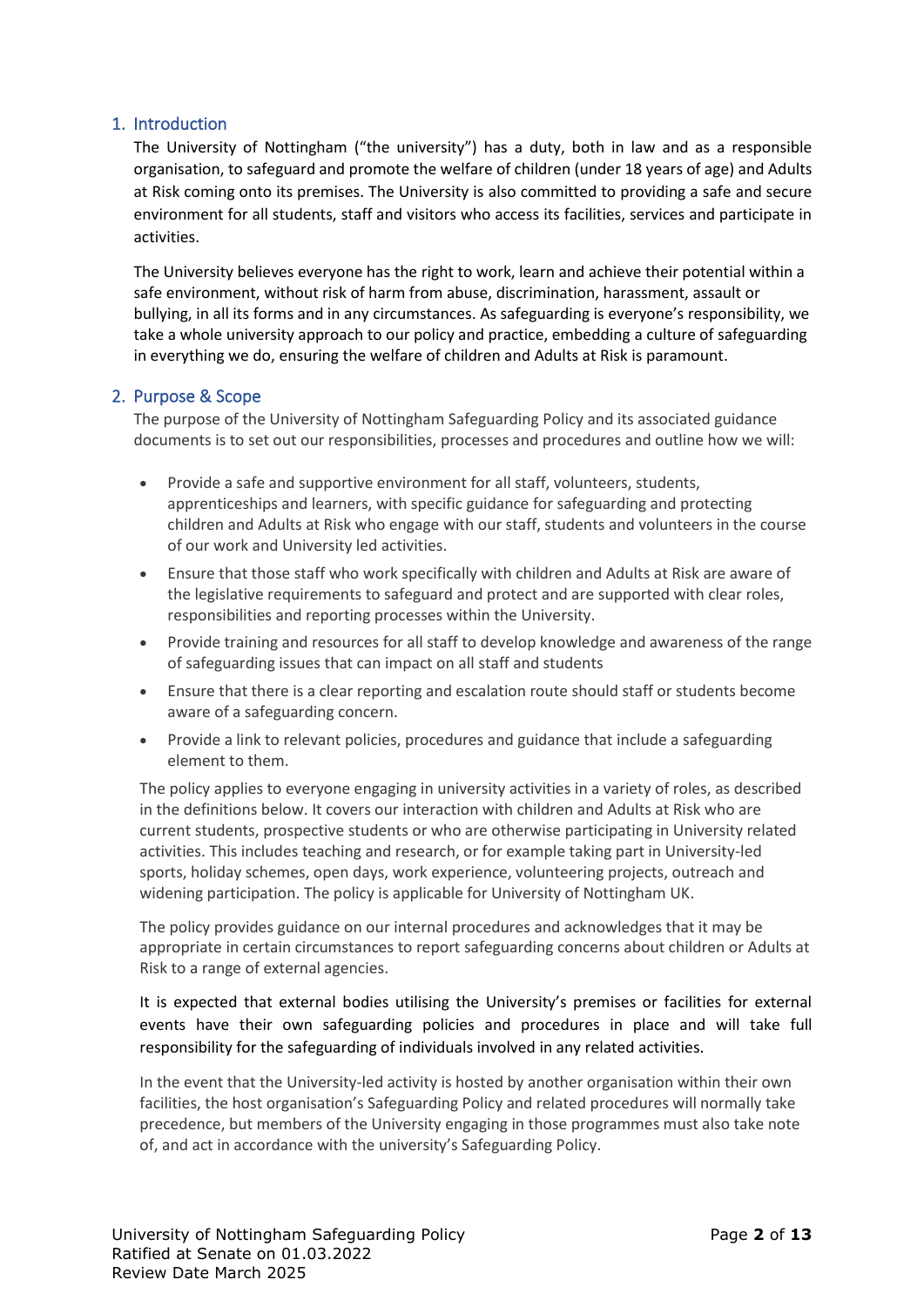The university recognises that young people can be at risk of being drawn into extremist ideologies which can lead to a risk of radicalisation. In the context of University Safeguarding Policy, the risk of being drawn into extremist ideologies and radicalisation is considered to be a significant safeguarding concern which is of equal weight alongside other forms of abuse and mistreatment of children and Adults at Risk. Concerns in this area should be managed in line with this policy.

A small number departments have individual Safeguarding Policy's and related procedures to ensure that they are able to meet specific regulatory requirements that do not apply to the University as a whole, for example the Childcare Services and the Centre for Teacher Education both of which are subject to OFSTED inspection*.* There is alignment between these policies and the overall approach to safeguarding through the University Designated Safeguarding Lead (UDSL)

## <span id="page-2-0"></span>3. Legislation and Guidance

- The Children's [Acts of 1989](https://researchbriefings.files.parliament.uk/documents/SN06787/SN06787.pdf) & 2004 Places legislative requirements on local authorities and others to safeguarding and promote the welfare of children under 18 years old.
- [Working Together to Safeguarding Children 2018](https://assets.publishing.service.gov.uk/government/uploads/system/uploads/attachment_data/file/942454/Working_together_to_safeguard_children_inter_agency_guidance.pdf)

Statutory guidance produced by the government which outlines how practitioners working with children, young people and families should work together in order to ensure that children and young people remain safe from harm.

▪ [The Care Act 2014](https://www.gov.uk/government/publications/care-act-2014-part-1-factsheets/care-act-factsheets)

Aims to ensure the wellbeing of people in need of care and support services (over 18 years of age). It also aims to bring about the personalisation of care services, putting the person at the centre of the process.

■ [The Human Rights Act 1998](https://www.equalityhumanrights.com/en/human-rights/human-rights-act) Sets out the fundamental rights and freedoms that everyone in the UK is entitled to. It incorporates the rights set out in the European Convention on Human Rights (ECHR) into domestic British law.

- [Counter-Terrorism and Security Act 2015](https://www.gov.uk/government/collections/counter-terrorism-and-security-bill) Contains a duty on specified authorities to have due regard to the need to prevent people from being drawn into terrorism. This is also know as the Prevent duty.
- [Keeping Children Safe in Education 2021](https://assets.publishing.service.gov.uk/government/uploads/system/uploads/attachment_data/file/1021914/KCSIE_2021_September_guidance.pdf) Sets out the legal duties you must follow to safeguard and promote the welfare of children and young people under the age of 18 in schools and colleges.
- [The Health and Safety at Work Act 1974](https://www.hse.gov.uk/legislation/hswa.htm) Duties for employers to protect the 'health, safety and welfare' at work of all their employees, as well as others on their premises, including temps, casual workers, the selfemployed, clients, visitors and the general public.
- [The Sexual Offences \(+ Amendment\) Act 2003](https://www.legislation.gov.uk/ukpga/2003/42/pdfs/ukpga_20030042_en.pdf) Legislation relating to sexual offences, including non-consensual offences, sexual assault, causing a person to engage in sexual activity without consent. It defines "consent" and "sexual" and covers child sex offences and offences involving an abuse of a position of trust towards a child.
- The Safeguarding Vulnerable Groups Act 2006 as amended by the Protection of Freedoms [Act 2012](https://www.legislation.gov.uk/ukpga/2006/47/contents)

Aims to avoid harm, or risk of harm, by preventing people who are deemed unsuitable to work with children and vulnerable adults from gaining access to them through their work.

**• [Disclosure & Barring Legislation](https://www.gov.uk/government/organisations/disclosure-and-barring-service/about)**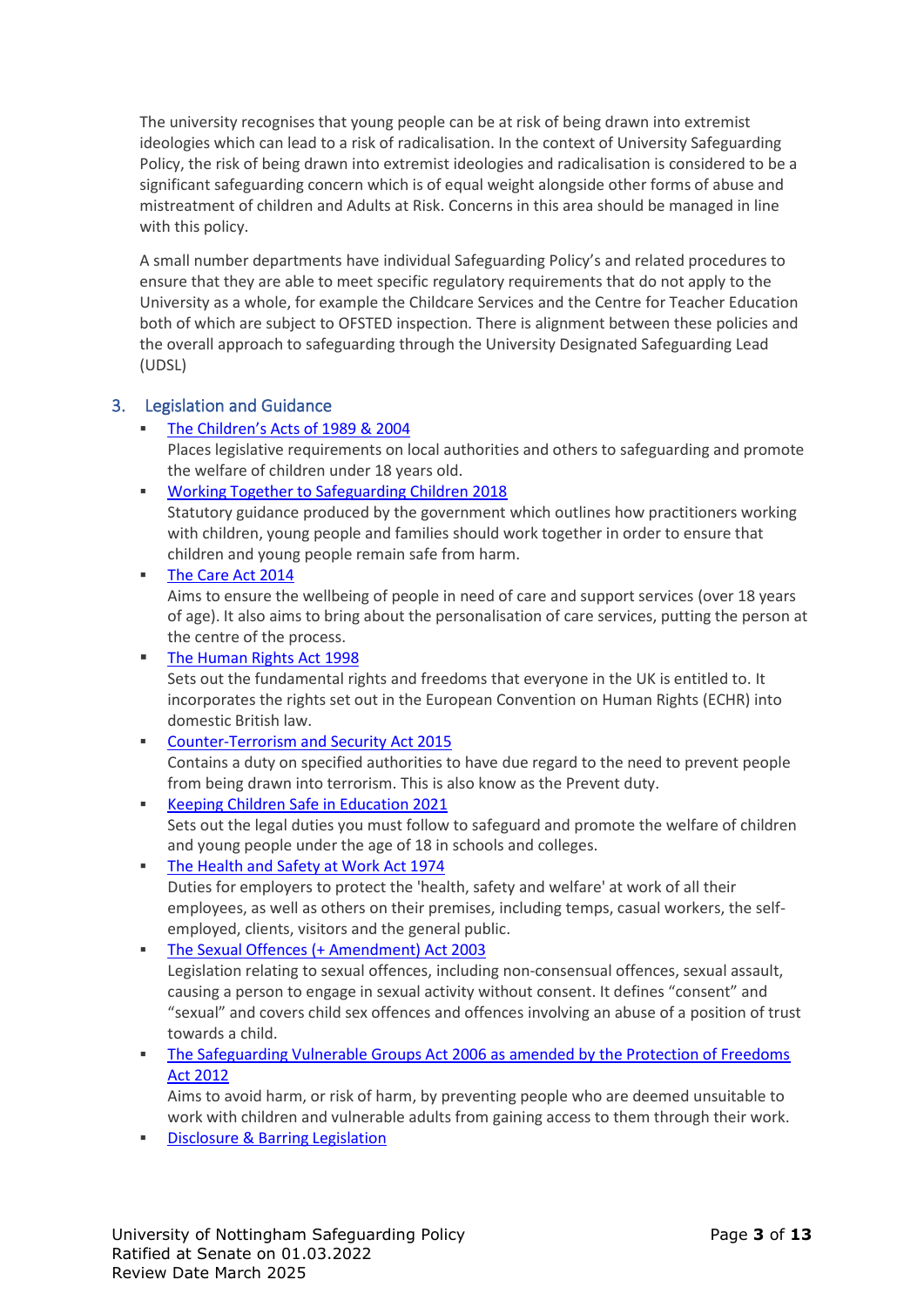The Disclosure and Barring Service (DBS) helps employers make safer recruitment decisions each year by processing and issuing DBS checks and maintaining the Adults' and Children's Barred Lists.

- [Nottingham City and Nottinghamshire Inter Agency Safeguarding Children procedures](https://nottinghamshirescb.proceduresonline.com/) Local procedures for safeguarding children
- Nottingham City and Nottinghamshire Multi Agency Safeguarding Adults procedure Local procedures for safeguarding Adults at Risk

#### <span id="page-3-0"></span>4. University Policies & Guidance

- [Policy for Students Under the Age of 18 Years](https://www.nottingham.ac.uk/admissions/documents/university-policy-(under-18).pdf)
- **[Personal Relationships at Work Policy](https://www.nottingham.ac.uk/hr/guidesandsupport/universitycodesofpracticeandrules/documents/staff-and-student-personal-relationships-policy-11-2020.pdf)**
- [Code of Discipline for Students](https://www.nottingham.ac.uk/currentstudents/standards-of-behaviour/student-code-of-discipline.aspx)
- Codes of Practice & Rules for Staff
- [Policy on Identifying and Handling cases of Sexual Misconduct](https://www.nottingham.ac.uk/governance/documents/sexual-misconduct-policy.pdf)
- **Example 1** Dignity at Nottingham [Staff & Student Policy in Harassment, Bullying & Victimisation.](https://www.nottingham.ac.uk/hr/guidesandsupport/complaintsgrievanceanddignity/dignity/documents/dignity-at-nottingham-policy-update-12-2019.pdf)
- Volunteering for the University of Nottingham Policy
- [Data Protection Policy](https://www.nottingham.ac.uk/governance/records-and-information-management/data-protection/data-protection-policy.aspx)
- **The University of Nottingham Students Union Safeguarding Policy**

#### <span id="page-3-1"></span>5. Definitions

**Child**: Refers anyone under the age of 18 years (up to their 18<sup>th</sup> birthday).

**Adult at Risk**: The University bases its definition of an "Adult at Risk" on that used within the Care Act 2014 and the Data Protection Act 2018 as being someone 18 years of age or older who

- (i) has needs for care and support; and
- (ii) is experiencing, or is at risk of, neglect, or physical, mental or emotional harm; and
- (iii) as a result of those needs is unable to protect themselves against neglect or harm, or the risk of it.

**Child Protection** – an element of safeguarding and promoting welfare. This refers to the activity that is undertaken to protect specific children who are suffering, or are likely to suffer, significant harm.

**Categories of Abuse** – information on the categories of abuse are on the [Safeguarding](https://uniofnottm.sharepoint.com/sites/UoNSafeguardingResources) Resources site for [children](https://uniofnottm.sharepoint.com/sites/UoNSafeguardingResources/Shared%20Documents/Forms/AllItems.aspx?id=%2Fsites%2FUoNSafeguardingResources%2FShared%20Documents%2FSafeguarding%20Resources%2FLegal%20Definitions%20of%20Abuse%20%2D%20Children%2Epdf&parent=%2Fsites%2FUoNSafeguardingResources%2FShared%20Documents%2FSafeguarding%20Resources) and [Adults at Risk](https://uniofnottm.sharepoint.com/sites/UoNSafeguardingResources/Shared%20Documents/Forms/AllItems.aspx?id=%2Fsites%2FUoNSafeguardingResources%2FShared%20Documents%2FSafeguarding%20Resources%2FLegal%20Definition%20%2D%20Adult%20Safeguarding%2Epdf&parent=%2Fsites%2FUoNSafeguardingResources%2FShared%20Documents%2FSafeguarding%20Resources)

**Safeguarding** – there are a broad range of risks that may be present for staff, students, apprenticeships, learners and volunteers at the university, with information on these detailed on th[e Safeguarding Resources SharePoint](https://uniofnottm.sharepoint.com/sites/UoNSafeguardingResources) site and our support services and training cover all these. For the purpose of this policy, safeguarding generally refers to a situation where one or more people are causing some form of risk or harm to another person but our processes allow for the reporting of Critical Incidents and welfare concerns to be managed through a safeguarding route too.

**Staff**: References to 'staff' include everyone who has a contract of employment with the university, whether full-time, part-time, permanent or temporary. For the purposes of this document, workers who are engaged on a more 'casual' or irregular basis (such as guest speakers) are also included within this definition.

**Student**: References to 'student' includes all students, apprentices & learners registered with the university, including those based in partner organisations who are registered with the university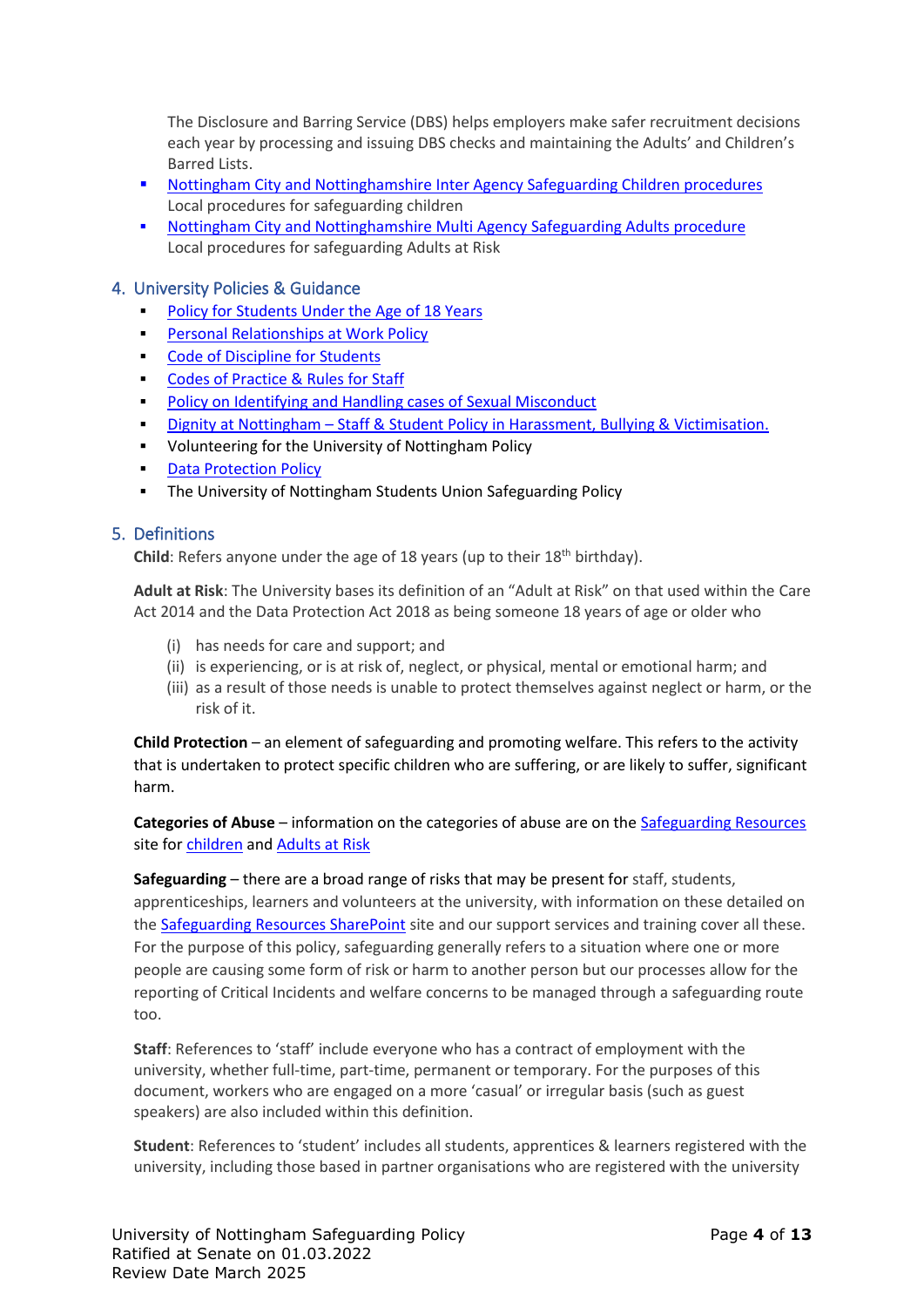to gain a professional qualification and third-party apprentices for whom we provide training. This includes both undergraduate and postgraduate students.

(NB: there are a number of individuals who are both staff and students, for example some apprentices and PGR students work at the University for some or all of their time and we have staff who are undertaking a PhD. As members of staff, they are expected to implement this policy, but would also be protected by it as students. Specific advice should be requested from the University Designated Safeguarding Lead (UDSL) for individual cases in this area.)

**Contractor:** Contractors are employed by third party organisations (including Unitemps or other agencies) to carry out work on behalf of the university. It is the responsibility of the contractor's employer to ensure that all necessary employment and safeguarding suitability checks are completed and to provide assurance to the university that this has been done. Any safeguarding concerns arising will be managed using this policy.

**Volunteer**: 'Volunteers' are engaged in university activities on an unpaid basis.

**Visitor:** 'Visitors' are those attending university premises for university led activities, but not in one of the roles noted above (e.g. prospective students).

**Employers of Apprentices:** there is a specific relationship with companies who employee staff who are apprentices at the university and there is further detail relating to this in the apprenticeship section below.

## <span id="page-4-0"></span>6. Governance & Oversight

Governance and oversight of safeguarding is maintained through a number of individuals and committees.

As detailed within this policy, Faculty & Apprenticeship safeguarding leads and the University Designated Safeguarding Lead have specific roles and responsibilities, with oversight of this process and the outcomes through the Registrar and Deputy Registrar.

A Safeguarding Committee will be established in 2022 to provide oversight and scrutiny of the university's safeguarding policy, practice, issues and outcomes and to ensure a joined-up approach across the university. The board will report into the senior governance structure of the university.

The Apprenticeship Committee has a specific responsibility to monitor safeguarding reports and practice relating to apprentices.

## <span id="page-4-1"></span>7. Roles and responsibilities

Embedding a whole university approach to safeguarding requires all staff to have an awareness of safeguarding issues and risks and to know who to share these with, either to agree if any action is required, or to take specific action in line with this policy.

There are a specific number of named roles within the university who will provide this support and take action where required. They are as follows:

**The Registrar** is institutionally accountable for the oversight of safeguarding policy, practice and culture at the university. The University Designated Safeguarding Lead reports into the Deputy Registrar, who reports to the Registrar.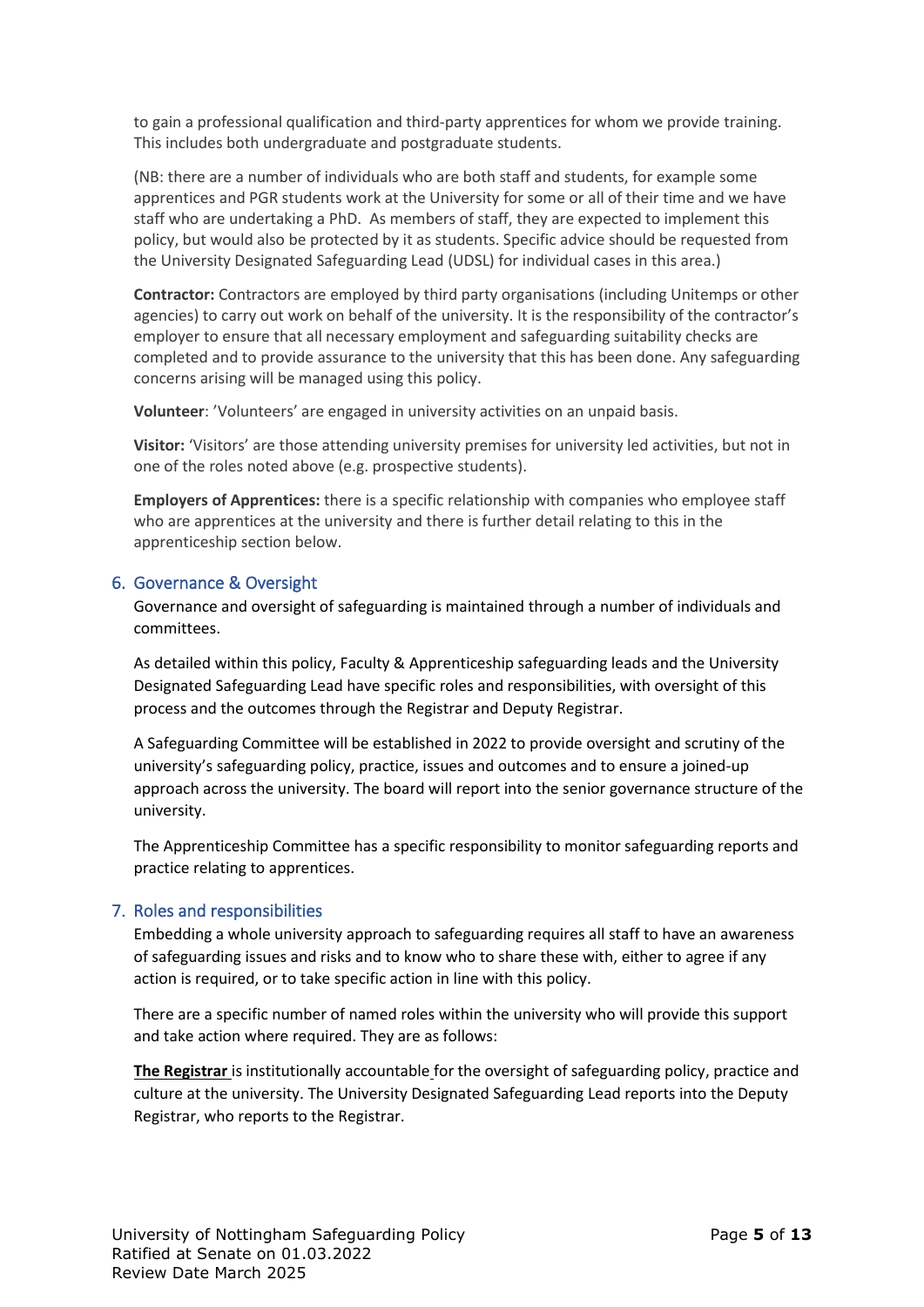## **The University Designated Safeguarding Lead (UDSL) is responsible for:**

- Receiving all reports of urgent and non-urgent safeguarding concerns, issues or risks
- Taking appropriate action to refer all safeguarding concerns relating to a child or an Adult at Risk to the relevant local authority
- Providing support, advice and guidance to staff who raise safeguarding concerns and particularly to Faculty and Professional Service Department (PSD) Safeguarding Leads
- Leading the safeguarding response and liaising with all relevant internal and external teams to ensure a coordinated safeguarding response to individual concerns (e.g. the Mental Health Advisory Team, Registry & Academic Affairs, student well-being services, Occupational Health, HR, the Police, Social Care, etc)
- Reporting to the LADO (Local Authority Designated Officer) and seeking advice in situations where a safeguarding allegation is made that involves a person with access to children
- Keeping a central repository of all safeguarding referrals and outcomes;
- Maintain an oversight of all safeguarding notifications, identifying lessons learned and areas of development / good practice and using this to develop the university's policy, practice, training and resources.
- Reporting to and supporting the Registrar, Vice-Chancellor and University Executive Board regarding safeguarding matters
- Reviewing, developing and implementing the safeguarding policy and a range of supporting materials
- Providing safeguarding advice to HR in relation to employment policy & practices that include a safeguarding element (e.g. recruitment, fitness to practice, etc)
- Developing, supporting and liaising with a network of safeguarding contacts or leads across the university (e.g. HR, Students' Union, Faculty & PSD Designated Safeguarding Leads, Apprenticeship Programme Safeguarding leads etc).

## The Associate Director of Student Wellbeing deputises for the University Designated Safeguarding Lead as required.

**Faculty Pro Vice Chancellors (FPVCs)** are accountable for the management of safeguarding within their Faculty and for appointing a safeguarding lead (s). **Directors of Professional Service Departments (PSDs)** are accountable for safeguarding processes within their department and for appointing a safeguarding lead where this is required (e.g. for all student facing services or where there is contact with children or Adults at Risk and where there are safeguarding responsibilities).

## **Faculty & Professional Service Department (PSD) Safeguarding Leads are responsible for:**

- Identifying which schools / departments within the Faculty / PSD also need a safeguarding lead, focusing on those areas where there are specific safeguarding responsibilities (e.g. relating to student placements, under 18's, student welfare, etc)
- Provide a point of contact for all safeguarding concerns and issues within the Faculty / PSD
- Provide advice and guidance for staff within your Faculty / PSD when they raise safeguarding concerns, agreeing an appropriate course of action and timescales with them
- Ensure all safeguarding concerns raised within the Faculty / PSD are reported to the UDSL within the required timescales (see Section 8 for these) – this will usually be done by the person raising the concern but may require your support or action if they are unable to.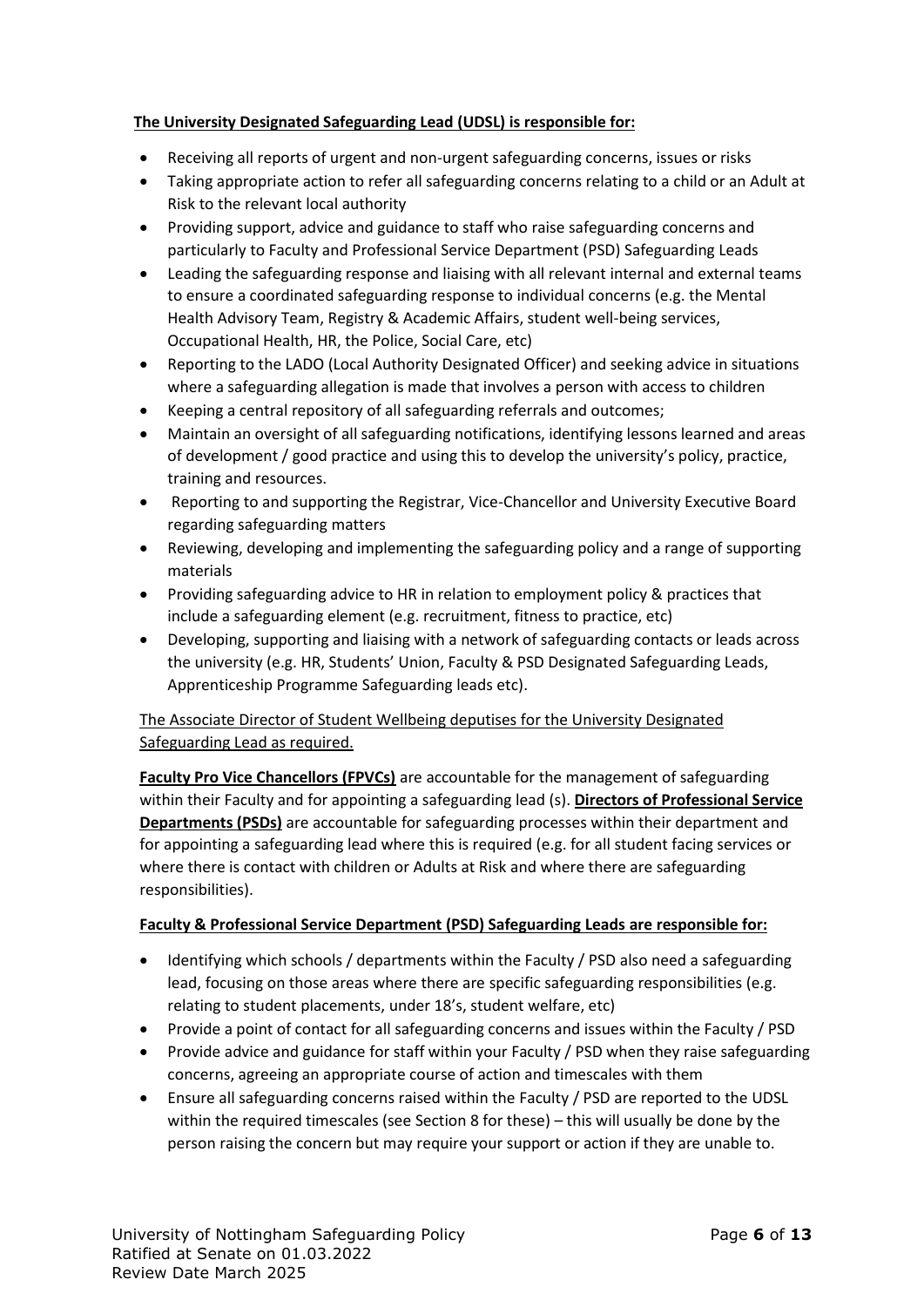- Working with the UDSL to ensure a coordinated response is provided in relation to all individual safeguarding concerns.
- Maintaining an overview of urgent and non-urgent safeguarding reports from within the Faculty, identifying any themes or lessons learnt.
- Supporting the dissemination of the safeguarding policy, training and resources across the Faculty / PSD.
- providing ongoing support and supervision to staff who raise or are affected by a safeguarding concern

### **Safeguarding Leads for Apprenticeship programmes**

- Provide a point of contact for safeguarding concerns relating to apprentices on specific programmes at the university
- Ensure all safeguarding concerns are referred to the Apprenticeship Safeguarding Lead and the UDSL.

There are also a number of other groups of staff who will be directly involved in supporting students and therefore potentially identifying safeguarding concerns. These groups of staff should have the appropriate training, support and knowledge. They are as follows:

- Student facing APM (Administrative Professional & Management) staff in schools
- Senior & Personal Tutors
- Mental Health Advisory Services
- Counselling Service
- Deputy Registrars Teams that are student facing Registry and Academic Affairs, Sport, Libraries
- Apprenticeship Teams / Programme Leads
- Technical staff that are student facing
- Hall Management Teams
- ResX Team
- Security Services
- Compliance & Investigation Team
- Teams & individuals working with prospective students

In addition to these roles, HR have an essential role to play in creating our safeguarding culture, with specific responsibility for:

- embedding a safer recruitment approach across the university
- undertaking DBS checks for those posts that have been identified by hiring managers as requiring them
- managing and monitoring the completion of safeguarding training.

#### <span id="page-6-0"></span>8. Reporting concerns.

Flowcharts detailing this process are available here ['What to do if you have a concern'.](https://uniofnottm.sharepoint.com/sites/UoNSafeguardingResources/Shared%20Documents/Forms/AllItems.aspx?id=%2Fsites%2FUoNSafeguardingResources%2FShared%20Documents%2FWhat%20to%20do%20if%20you%20have%20a%20concern%2FReporting%20Safeguarding%20Concerns%20Flowchart%20for%20university%20staff%20%26%20volunteers%2Epdf&parent=%2Fsites%2FUoNSafeguardingResources%2FShared%20Documents%2FWhat%20to%20do%20if%20you%20have%20a%20concern)

#### **Immediate protection**

If a student, member of staff or member of the public is in immediate danger, at risk from someone else or themselves, immediate action should be taken to contact: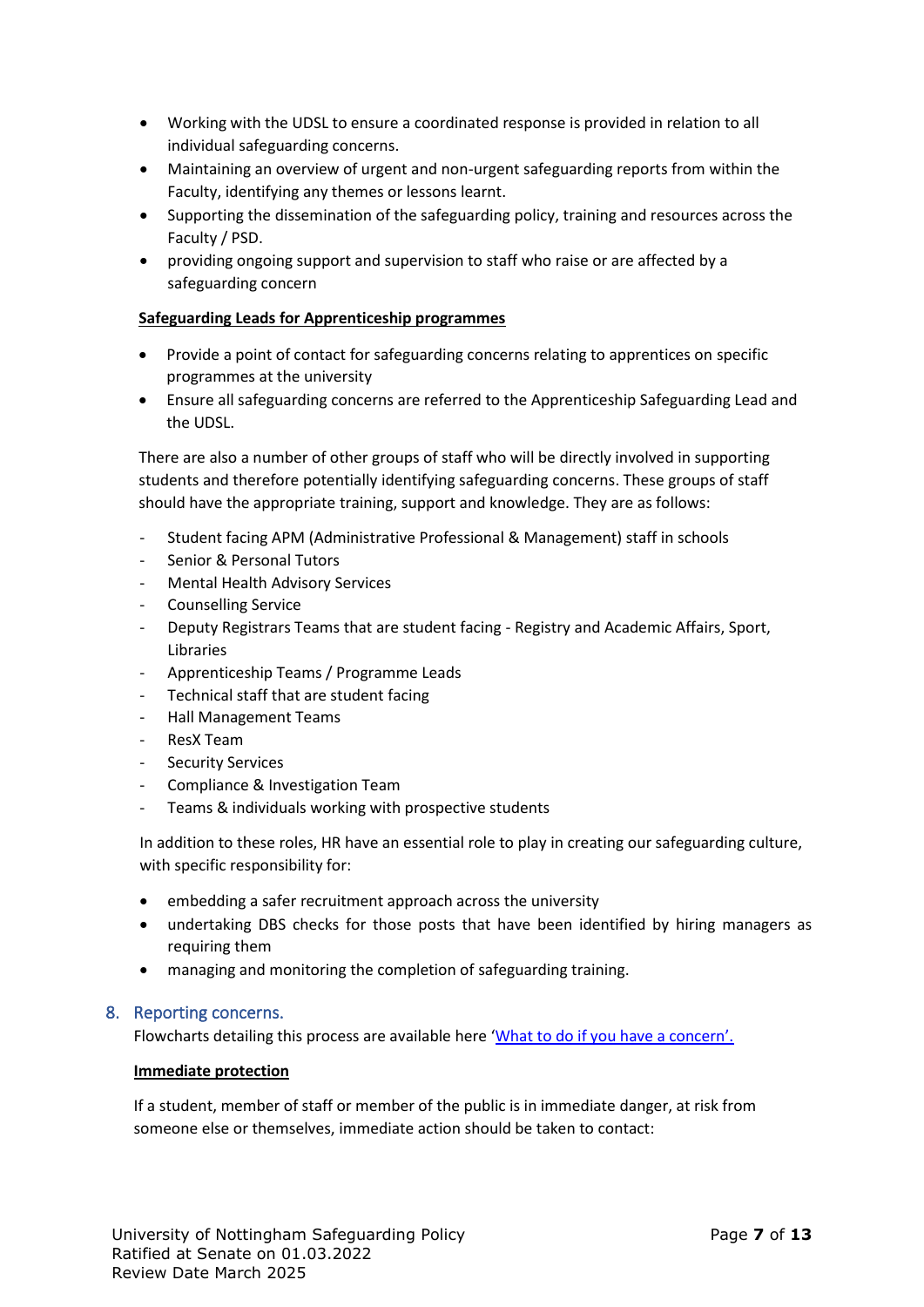- the relevant emergency services (police, ambulance, and fire and rescue service) by dialling 999
- University Security Control Room in the Trent Building on **0115 951 3013 or for emergencies only 0115 951 8888** (open 24 hours a day, 7 days a week)

If you call the police directly, ensure you have advised Security of this as if the police are unable to find your location on our campus they will revert to Security. If you are off campus – for example on a field trip - call the police locally.

Members of staff should also inform the University Designated Safeguarding Lead and your faculty / PSD Safeguarding Lead **within 24 hours** if the issue relates to safeguarding or protecting a child or Adult at Risk (within the definitions contained in this policy) – contact details are above.

For all referrals to the emergency services or the Designated Safeguarding Lead, members of staff and volunteers should confirm the information in writing, using th[e Safeguarding & Critical](https://uniofnottm.sharepoint.com/:w:/r/sites/UoNSafeguardingResources/_layouts/15/Doc.aspx?sourcedoc=%7BE4E9E924-14C6-45B8-BE87-AF11D28B844F%7D&file=166034704Safeguarding%20%26%20Critical%20Incident%20Reporting%20%26%20Recording%20Form.docx&action=default&mobileredirect=true)  [Reporting & Recording Form,](https://uniofnottm.sharepoint.com/:w:/r/sites/UoNSafeguardingResources/_layouts/15/Doc.aspx?sourcedoc=%7BE4E9E924-14C6-45B8-BE87-AF11D28B844F%7D&file=166034704Safeguarding%20%26%20Critical%20Incident%20Reporting%20%26%20Recording%20Form.docx&action=default&mobileredirect=true) sent t[o br-safeguarding@nottingham.ac.uk](mailto:br-safeguarding@nottingham.ac.uk) (copied to your Faculty / PSD Safeguarding Lead) **within 48 hours of the incident.** 

If you require advice on whether something is an immediate safeguarding risk or not, contact the Faculty / PSD Safeguarding Lead or the University Designated Safeguarding Lead.

#### **Reporting concerns where there is no immediate risk**

Safeguarding concerns can arise in a number of forms, sometimes through a direct disclosure but also as a result of noticing something about a student or member of staff's behaviour and any changes relating to this.

Staff are not expected to investigate any safeguarding concerns or issues that they are aware of, but in working directly with students some staff may be in the position of providing support to students in these situations. This will inevitably involve discussions about their safety, welfare and wellbeing and it is important that relevant staff feel equipped to undertake this work.

For all safeguarding concerns where there is no immediate risk of harm, members of staff & volunteers should:

- Immediately record what you have seen, experienced or been told using the Safeguarding & [Critical Incident Reporting & Recording Form.](https://uniofnottm.sharepoint.com/:w:/r/sites/UoNSafeguardingResources/_layouts/15/Doc.aspx?sourcedoc=%7B1EE3A55D-F17C-4309-A066-6CD41826927E%7D&file=Safeguarding%20%26%20Critical%20Incident%20Referral%20Form.docx&action=default&mobileredirect=true)
- Notify your Faculty / PSD Safeguarding Lead of seeing, witnessing, or being told about a safeguarding concern **within 24 hours** (or sooner if required).
- Discuss the situation with the Faculty / PSD Safeguarding Lead to confirm any actions required and the timescales for these
- For confirmed safeguarding concerns, notify the University Designated Safeguarding Lead of the safeguarding concern **within 48 hours** (or sooner if required / agreed with the Faculty / PSD safeguarding lead).
- Complete [a Safeguarding & Critical Incident Reporting & Recording Form](https://uniofnottm.sharepoint.com/:w:/r/sites/UoNSafeguardingResources/_layouts/15/Doc.aspx?sourcedoc=%7B1EE3A55D-F17C-4309-A066-6CD41826927E%7D&file=Safeguarding%20%26%20Critical%20Incident%20Referral%20Form.docx&action=default&mobileredirect=true) and send this to the University Designated Safeguarding Lead **within 5 working days** (or sooner if required), copying in the Faculty / PSD Safeguarding Lead.
- The University Designated Safeguarding Lead, working with the Faculty / PSD Safeguarding, will determine any action required.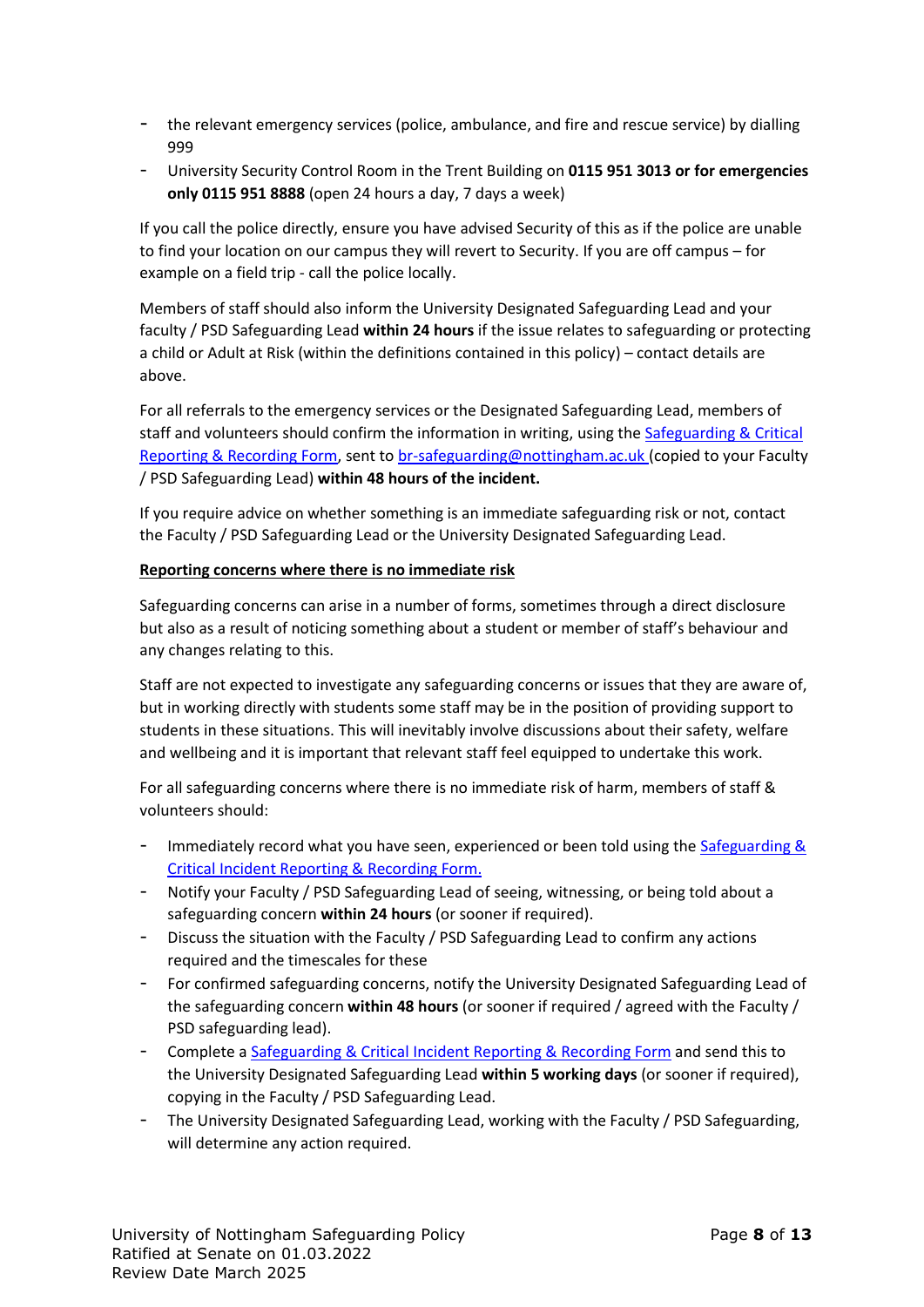Students who wish to report a non-emergency safeguarding concern should ideally notify their Faculty (or school) Safeguarding Lead in line with the above timescales but would not be expected to confirm this in writing. Alternatively, they can inform their personal tutor or any member of university staff with whom they have contact.

There may be occasions where you feel a safeguarding concern you have raised is not being actioned within the expectations of this policy and these circumstances, you should contact the UDSL directly.

## <span id="page-8-0"></span>9. Specific Circumstances **Students who are Under 18**

The majority of students at the university are over the age of 18 years. Any offers made to applicants who are under 18, are made with the parents' consent and on the understanding that they are equipped to study within an adult learning environment and that they are able to act responsibly, appropriately and within the law and the regulations of the University of Nottingham.

The Director of Campus Life (who is the University Designated Safeguarding Lead), the Head of Accommodation, Admissions / Personal Tutors and Heads of School are informed of those students who have registered to study with the university and are under 18 years. For those living on campus and in university owned / leased accommodation, the ResX and Hall Management Teams are also informed. All students are allocated a personal tutor and if a student is under 18, this will be highlighted to them.

Very occasionally, applications are received from prospective students who are under 16 years of age and these will always have a risk assessment completed by the University Designated Safeguarding Lead to consider if it is appropriate for them to attend the university.

## **Apprenticeships**

The university offers bachelor's and master's degree apprenticeships across a range of specialities, regional and national businesses. The application and enrolment process for apprentices at the university includes an individual needs assessment leading to a personal plan that details the learning, support and resources they will be offered. Termly tripartite reviews with the apprentice, the university and the employer are undertaken, with a programme of support provided. Apprentices are also able to access all university support services.

Details of employers safeguarding leads are kept on file, the university safeguarding policy is provided to them and they are expected to identify and report any safeguarding concerns using the process detailed in the '[Safeguarding Apprenticeships for Employers & Sub Contractors](https://uniofnottm.sharepoint.com/sites/UoNSafeguardingResources/Shared%20Documents/Forms/AllItems.aspx?id=%2Fsites%2FUoNSafeguardingResources%2FShared%20Documents%2FWhat%20to%20do%20if%20you%20have%20a%20concern%2FReporting%20Safeguarding%20Concerns%20Flowcharts%2Epdf&parent=%2Fsites%2FUoNSafeguardingResources%2FShared%20Documents%2FWhat%20to%20do%20if%20you%20have%20a%20concern)'. Free safeguarding training is offered to all employers of apprentices to support them in identifying and reporting safeguarding concerns.

A network of safeguarding leads for apprenticeship programmes is in place to support the identification and management of safeguarding issues for apprentices and ensure concerns are passed to the University Designated Safeguarding Lead in line with this policy.

Apprentices are providing with training and resources to support in their understanding of the safeguarding risks they might encounter.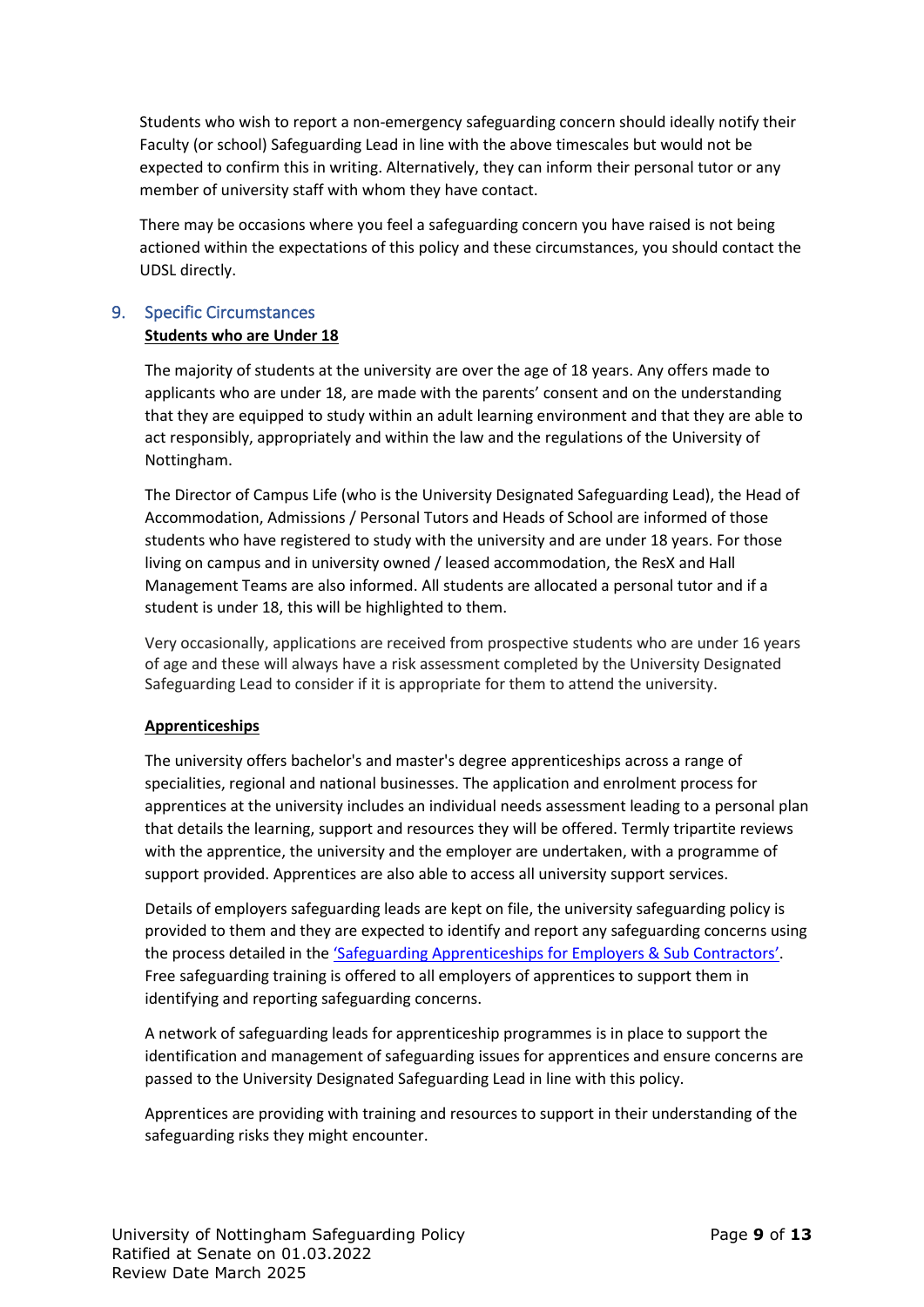The Apprenticeship Committee provides oversight and scrutiny of safeguarding practice, issues and outcomes relating to apprentices.

### **Allegations Against Staff**

If there is a safeguarding concern or incident that relates to a member of staff or a volunteer at the university, the Faculty / PSD Safeguarding Lead will liaise with the UDSL, HR and the Registrar to agree how the matter should be dealt with. Where the concern relates to the Faculty / PSD Safeguarding Lead, you should inform the UDSL directly, where the concern relates to the UDSL, you should inform the Registrar directly, when the concern relates to the Registrar, you should inform the Deputy Vice Chancellor (DVC) and if the concern relates to the DVC, you should inform the Vice Chancellor. Staff can also use the whistleblowing policy where required.

Depending on the concern, this may include an investigation using the Staff Disciplinary Procedures and involve contacting relevant external agencies. In accordance with that policy, a staff member may be suspended from duty while such an investigation is ongoing, with all decisions regarding suspension to follow the Staff Disciplinary Procedures.

Where an employee is subject to an investigation by the police for an alleged criminal office, the university will work with the police to support their enquiry as well as undertaking any internal investigations that are required, in line with the Staff Disciplinary or other relevant procedures. The UDSL or nominee will consult, where appropriate, with the police in such cases.

For any allegations against staff or volunteers that relate to a child under the age of 18, in line with Working Together 2018, the UDSL will inform the Nottingham City Local Authority Designated Officer (LADO) immediately (and **within one working day** of the allegation being made) to consider if the member of staff / volunteer has:

- behaved in a way that has harmed a child or may have harmed a child
- possibly committed a criminal offence against or related to a child
- behaved towards a child or children in a way that indicates he or she may pose a risk of harm to children: or
- behaved in a way that indicates s/he is unsuitable to work with children

The concerns should be considered within the context of the four categories of abuse (i.e. physical, sexual and emotional abuse and neglect).

The LADO will contact the UDSL about any allegations or concerns that arise in relation to a member of staff or a volunteer in a different capacity to their work at the university (e.g. within their family, voluntary work or paid / unpaid additional roles).

In these cases the UDSL and any other staff involved in the investigation, will ensure full engagement with the process coordinated by the LADO. This includes sharing information about the outcomes of any university investigation or disciplinary procedure with LADO.

#### **Allegations Against Students, Learners & Apprentices**

If there is an allegation made by a student or learner against another student or learner, the University Designated Safeguarding Lead will liaise with the Registrar or nominee to decide on the best course of action. This will include consideration of whether the matter should be dealt with under the Code of Discipline for Students and if the student is on a course that leads to professional registration whether the Fitness to Practice Procedures should be used.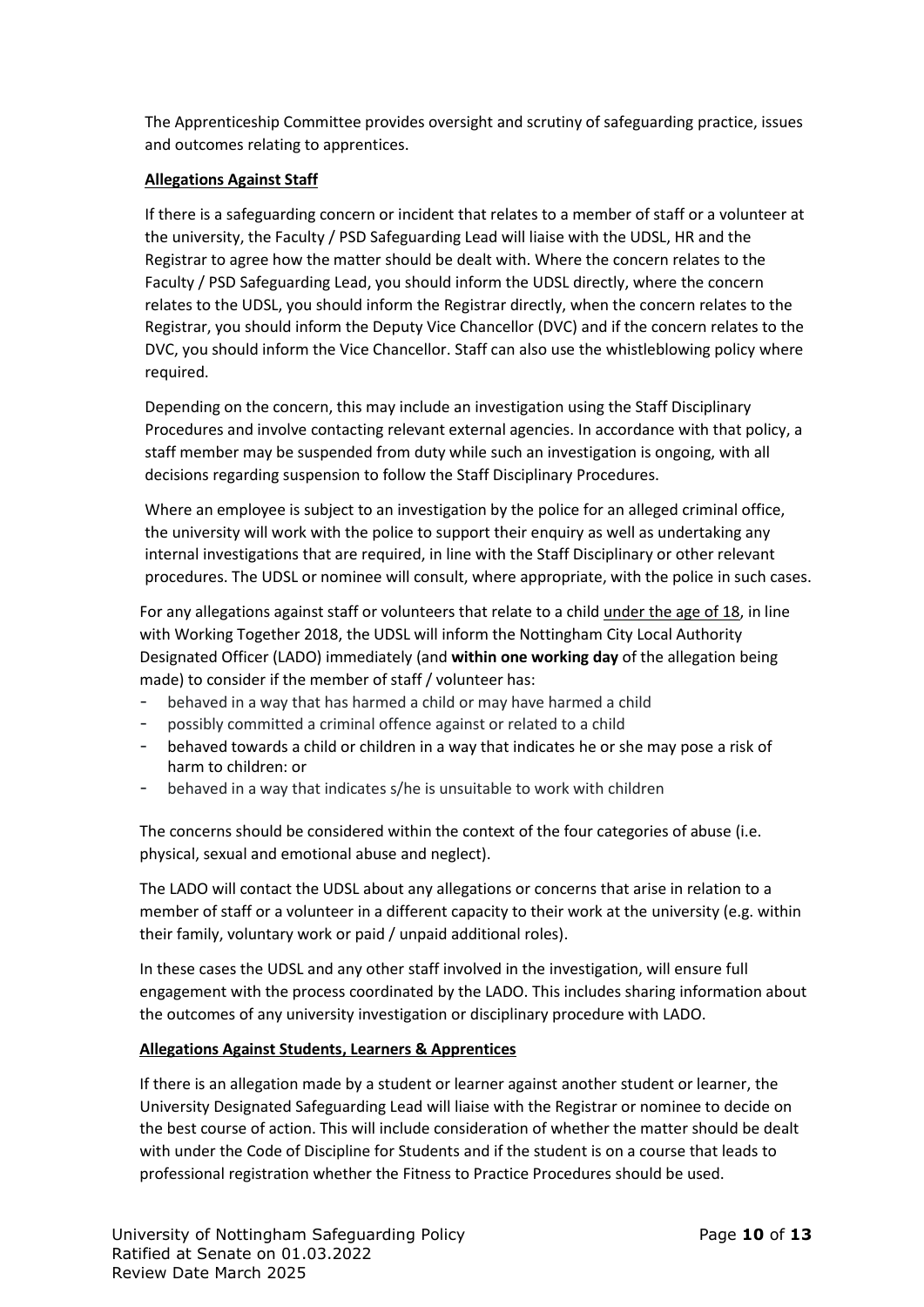In line with our disciplinary policies a student may be temporarily suspended from study and/or excluded from campus pending an internal or criminal investigation.

Where a student is subject to an investigation by the police for an alleged criminal office, the university will work with the police to support their enquiry as well as undertaking any internal investigations that are required. The UDSL or nominee will consult, where appropriate, with the police in such cases.

## <span id="page-10-0"></span>10. Information Sharing

Most facilities and services for students at the university are designed with an adult user group in mind. Therefore, it is assumed that students under 18 are competent to make decisions regarding their personal data and where consent is required, this will be collected as it would be for an adult learner. In line with contract of enrolment, personal information about any student (including those under the age of 18) will only be shared or discussed with third parties, including parents or guardians, if there is written consent from the student or a legal basis for doing so, for example an emergency situation or a serious safeguarding / child protection concern.

The UDSL will determine whether the next of kin, parent/guardian and/or emergency contact should be contacted about a safeguarding incident (based on seriousness, capacity of the person involved and level of emergency). This will include consideration of whether consent can / should be requested and any action required if it is not provided / available.

If a referral to the Police or Children's / Adult's Social Care is required, the UDSL (or their representative) will generally seek the student's permission to make a referral to them. Where there is an ongoing concern and the student declines permission for such a referral to be made, the UDSL will be responsible for deciding whether a referral must be made even without the student's consent. If a child (under 18) is at risk of [significant harm](https://uniofnottm.sharepoint.com/sites/UoNSafeguardingResources/Shared%20Documents/Forms/AllItems.aspx?id=%2Fsites%2FUoNSafeguardingResources%2FShared%20Documents%2FSafeguarding%20Resources%2FLegal%20Definitions%20of%20Abuse%20%2D%20Children%2Epdf&parent=%2Fsites%2FUoNSafeguardingResources%2FShared%20Documents%2FSafeguarding%20Resources) or the safeguarding concerns relate to someone who is defined as an Adult at Risk, then this MUST be reported to the Police or to Social Care, without consent, in line with the legal responsibilities laid out in the Children Act 2006 and the Care Act 2014.

There is further information on the university's Data Protection Policy [here.](https://www.nottingham.ac.uk/governance/records-and-information-management/data-protection/data-protection-policy.aspx)

## <span id="page-10-1"></span>11. Safer Recruitment – Staff

The university takes a number of measures to ensure safer recruitment of staff, with specific consideration of those who will be working with students under the age of 18 years, including the following for those recruited directly through the university's HR processes:

- All roles have an agreed role profile and person specification, with identified, skills, knowledge, experience & competencies.
- A formal recruitment process is in place across the university to ensuring shortlisting and interviews are in place for all posts.
- Gaps in employment history are requested on application forms and can be explored at interview
- Two written references are requested for all external recruitment and 'right to work' document checks undertaken
- Successful candidates are requested to submit information on unspent criminal convictions
- For all staff applying to work in roles that meet the threshold of 'regulated activity', using the definition below, an enhanced DBS (Disclosure & Barring Scheme) check will be undertaken as part of the recruitment process.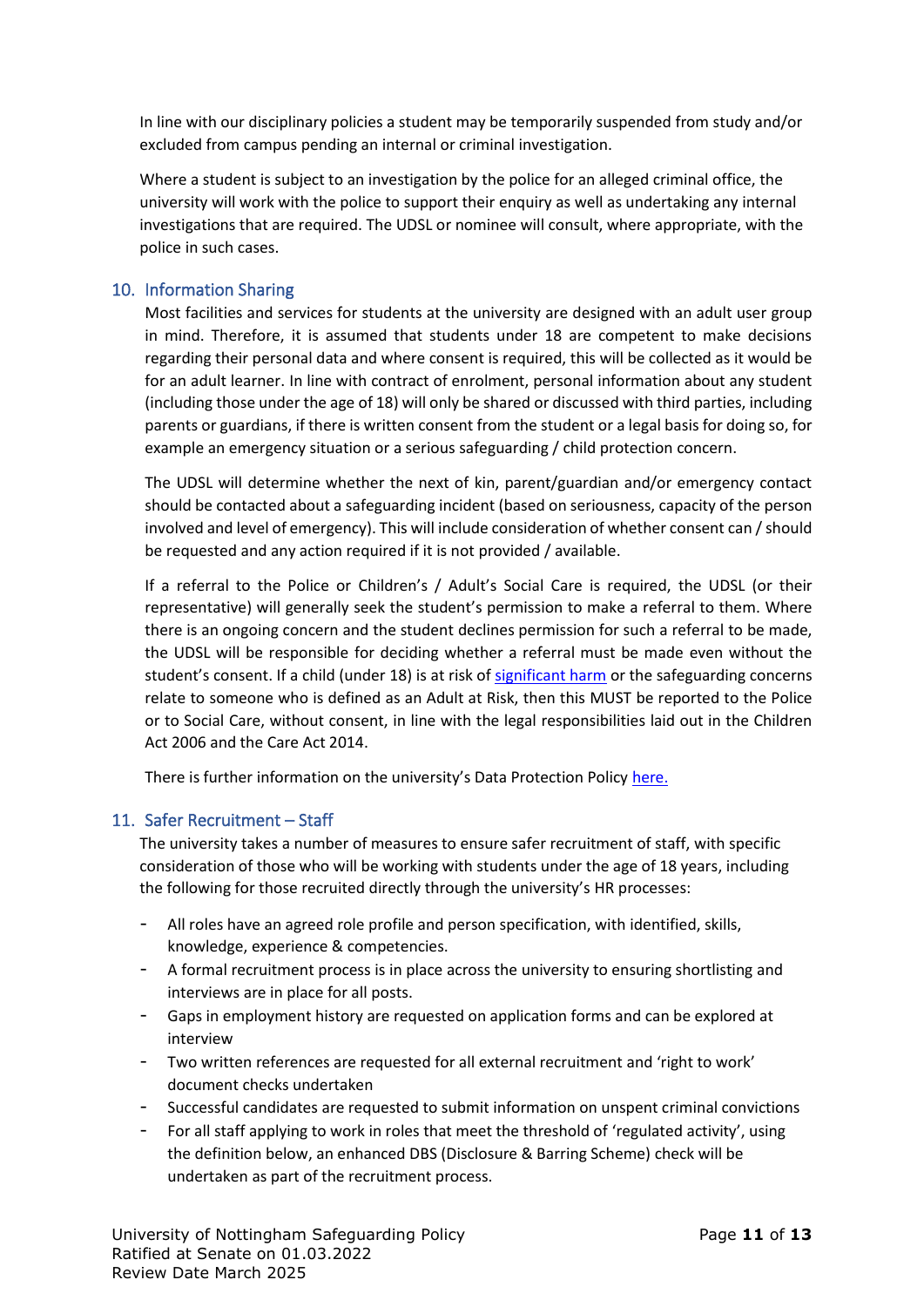- Where references and a DBS check is not received before the start date of a new member of staff, the recruiting manager will work with HR to undertake a risk assessment and consider restriction of duties (specifically with children or Adults at Risk) or supervision required until a satisfactory DBS is received.
- There may also be occasions where changes in legislation, guidance and / or the responsibilities of an individual role holder changes mean that it is appropriate to require existing staff to apply for a DBS disclosure.
- A record of all staff for whom a DBS check has been made is kept within the HR system

Recruitment through Unitemps also includes a process for undertaking DBS checks where requested by the hiring manager and required for the role. A Young Person's Risk Assessment is also required for any recruitment of an under 18-year-old.

Decisions on when and if to request a DBS check are for the hiring manager to make based on what the law allows. To make this decision consideration must be given to the activities being carried out by the role-holder to confirm if they are eligible for DBS checks. DBS provide[s an](https://www.gov.uk/find-out-dbs-check)  [electronic eligibility tool](https://www.gov.uk/find-out-dbs-check) which can help with this.

If a member of staff who is working in a role at the university that requires a DBS check, receives a criminal conviction or caution, they are responsible for informing their line manager of these. In these circumstances, the relevant Safeguarding Lead and / or the UDSL should be informed to ensure any action that is appropriate is taken.

Where a role requires a DBS, this will be renewed every 3 years.

## <span id="page-11-0"></span>12. Safer Recruitment –Volunteers

Volunteers support a range of services at the university and there are clear processes in place to ensure they are provided with the support and guidance they require within their role.

The Campaigns & Alumni Relationships Office (CARO) undertakes recruitment for volunteers in line with the 'Volunteering for the University of Nottingham Policy'. The details of all volunteers are collated at the point of application, with DBS checks undertaken and safeguarding training provided for all roles that require them.

## <span id="page-11-1"></span>13. Student applicants with criminal convictions.

The UCAS (University & Colleges Admissions Service) application and the University direct application requires applicants applying to regulated courses (those where a DBS check is required) and those students applying to stay in university owned or managed accommodation to declare any relevant criminal convictions. Information on the management of this process is within th[e Quality Manual.](https://www.nottingham.ac.uk/qualitymanual/admissions/admissions-procedures-criminal.aspx)

## <span id="page-11-2"></span>14. Whistle Blowing

The university is committed to high standards of openness and accountability to tackling any malpractice within the workplace. The UK Government introduced legislation in the form of the Public Interest Disclosure Act 1998, (PIDA), which was amended in June 2013. PIDA is designed to give protection to employees and workers who disclose confidential information about malpractice in the workplace, whether carried out by another employee or the employer. Such disclosures are commonly referred to as whistleblowing and the university policy for this is held on the [HR webpages.](https://www.nottingham.ac.uk/governance/documents/whistleblowing.pdf)